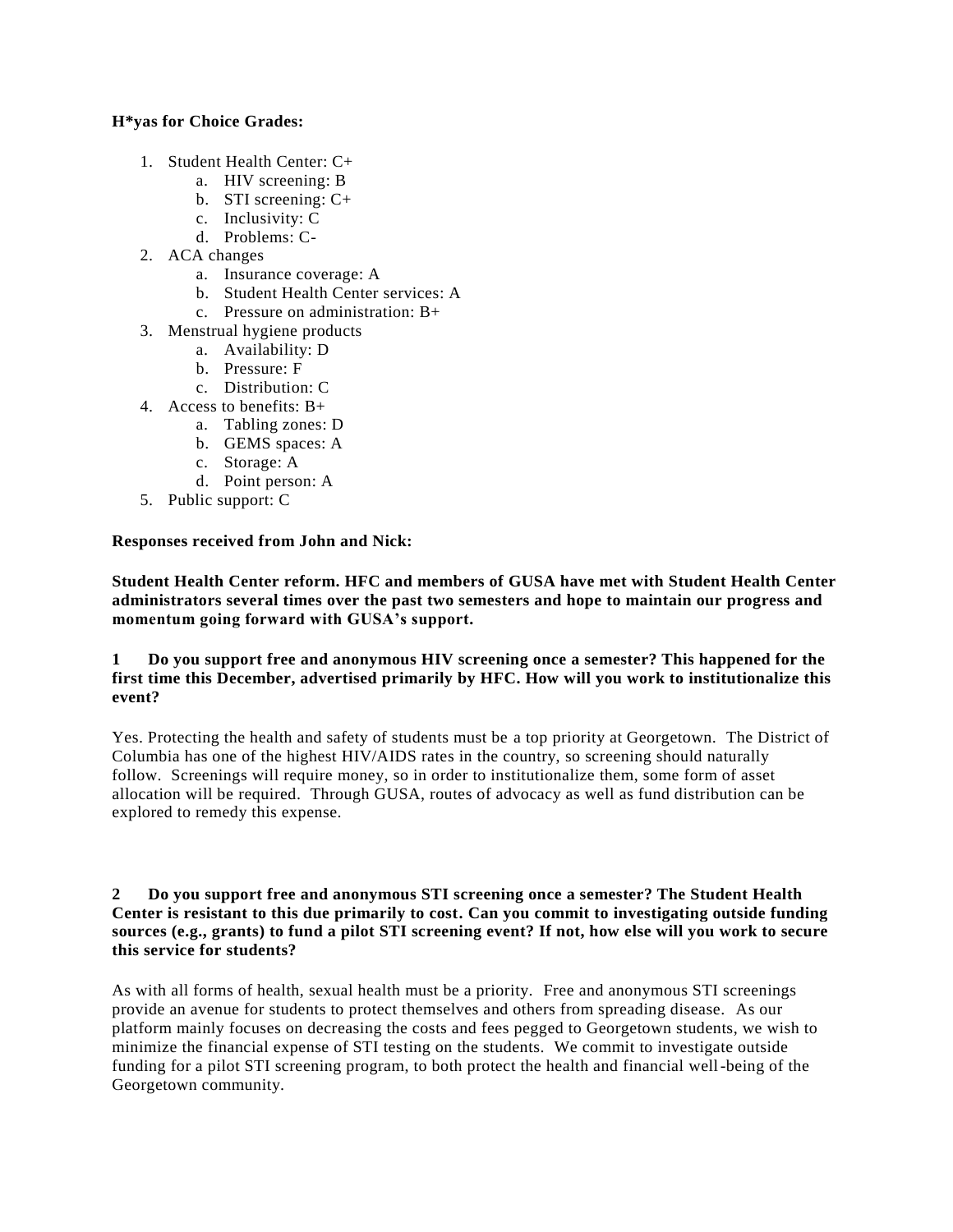## **3 How do you plan on increasing Student Health Center accessibility and inclusivity for students of diverse and intersecting identities?**

We will continue to build on existing initiatives including: Active Minds, Project Lighthouse, and the Self-Care Resource Guide, with a particular emphasis on students of diverse and intersecting identities. In addition, we will also explore any new initiatives that could facilitate dialogue between the Student Health Center, the student body, and other healthcare professionals, in regard to the issue in order to keep up awareness.

## **4 What problems do you see at the Student Health Center and how can best resolve those problems?**

Like many other resources at Georgetown, the Student Health Center could benefit from an upgrade to their operational systems. Improved electronic health records (EHRs) for the Student Health Center would allow them to spend more time helping students and spend less time doing paperwork.

**Affordable Care Act alterations. Student health insurance currently covers contraceptives as designated by the FDA because of a provision in the ACA. If that provision of the ACA is repealed, students on student health insurance will be unable to access contraception free of cost. In addition, the Student Health Center may stop prescribing and providing contraception for non-contraceptive purposes if the ACA is repealed. Students on Georgetown's health insurance will be left without any access to birth control.**

### **1 Do you support continued coverage for contraception (the status quo) for students on student health insurance, regardless of changes to the ACA?**

Of course. We do not support the coverage of contraceptives because it is mandated by the ACA - we support it because of our conscience.

### **2 Do you support the Student Health Center continuing to prescribe birth control for noncontraceptive purposes, regardless of changes to the ACA?**

Unequivocally, yes. Medical doctors should not have their expert knowledge trumped by non-medical opinions.

# **3 How will you pressure the President's office and other relevant administrators to continue providing coverage for students on Georgetown's health insurance?**

As the Georgetown University Premier Plan exists now, contraceptive services are provided and paid for by the insurance policy underwriter, UnitedHealthcare - not Georgetown University. UnitedHealthcare has a high vested interest in continuing to have these services covered in the plan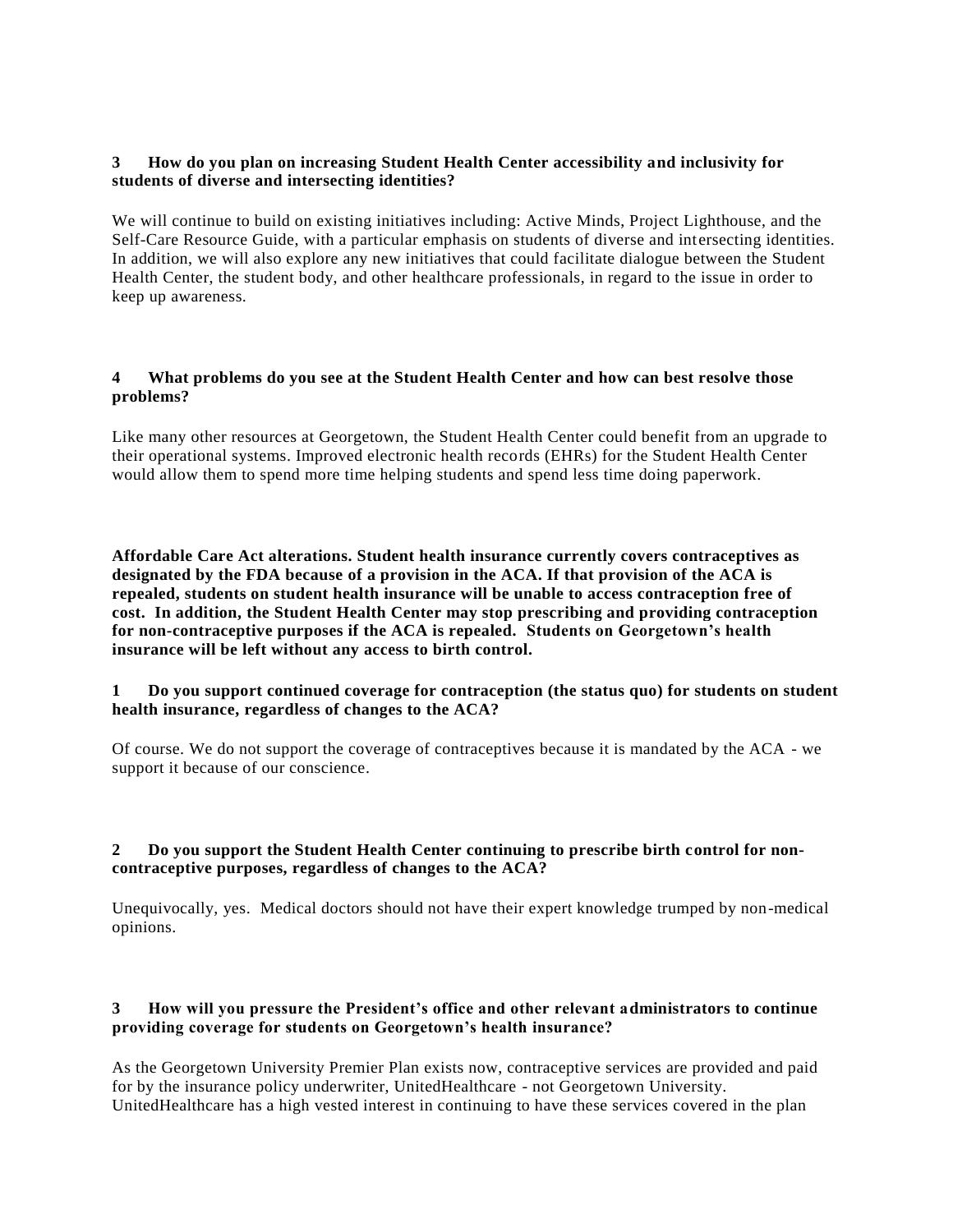because they allow them to justify higher premiums, and Georgetown University would have a high menu cost to change underwriters. If the ACA, or the pertinent section, is repealed, we believe it is necessary to illustrate these facts to both stakeholders. Collectively, these facts illustrate a compelling case to maintain the status-quo until an ACA replacement is passed, which will realistically take at least two years. Over that time it will be imperative for future generations of Hoyas to continue to search for legal justifications to maintain contraceptive coverage under whatever new law is passed.

**Menstrual hygiene product campaign. HFC is working on providing free menstrual hygiene products to students on campus. The Corp is implementing a pilot program this month, and**  paying for facilities workers to supply products in bathrooms, but lacks the funds to fully **institutionalize.**

### **1 Do you support free menstrual hygiene products for students on campus?**

Yes, so long as the source of funding does not burden the students of Georgetown. With outside funding, e.g. The Corp, it is a perfectly noble plan to provide free menstrual hygiene products for students on campus.

## **2. How will you pressure Health Ed or other relevant offices to commit to funding menstrual hygiene products on campus?**

Health Ed's budget is without a doubt not at its most effective limit. We would demand to analyze its budget to reallocate funding without placing an increased financial burden on students.

## **3. Do you support free products in bathrooms on campus, a "hub" style where students can go to one location (e.g. Health Ed) and receive supplies in bulk, or both? Which do you favor achieving in the short term, and which in the long term?**

Both options have their merits. A bathroom provides anonymity and easy access but also can lead to vandalized products and a failure to restock (think about all the outdated 'Stallseat Journals'). A central hub would likely be easy to establish in the short term.

#### **Access to benefits policy changes.**

## **1 Do you support the expansion of tabling zones on campus? If so, where? How do you plan to overcome administrator resistance, e.g. for tabling in Healy Circle?**

Free speech is a fundamental right that must be protected and expanded on campus. Tabling zone expansion goes right along with this, and we would support nearly any addition. For example, we support the addition of a tabling zone in the North East Passage on campus. That said, we are all Georgetown students, and it is in all of our best interests to make Georgetown as remarkable and as respected as it can be. Healy Circle is the face of Georgetown. In the pursuit of fair and equal